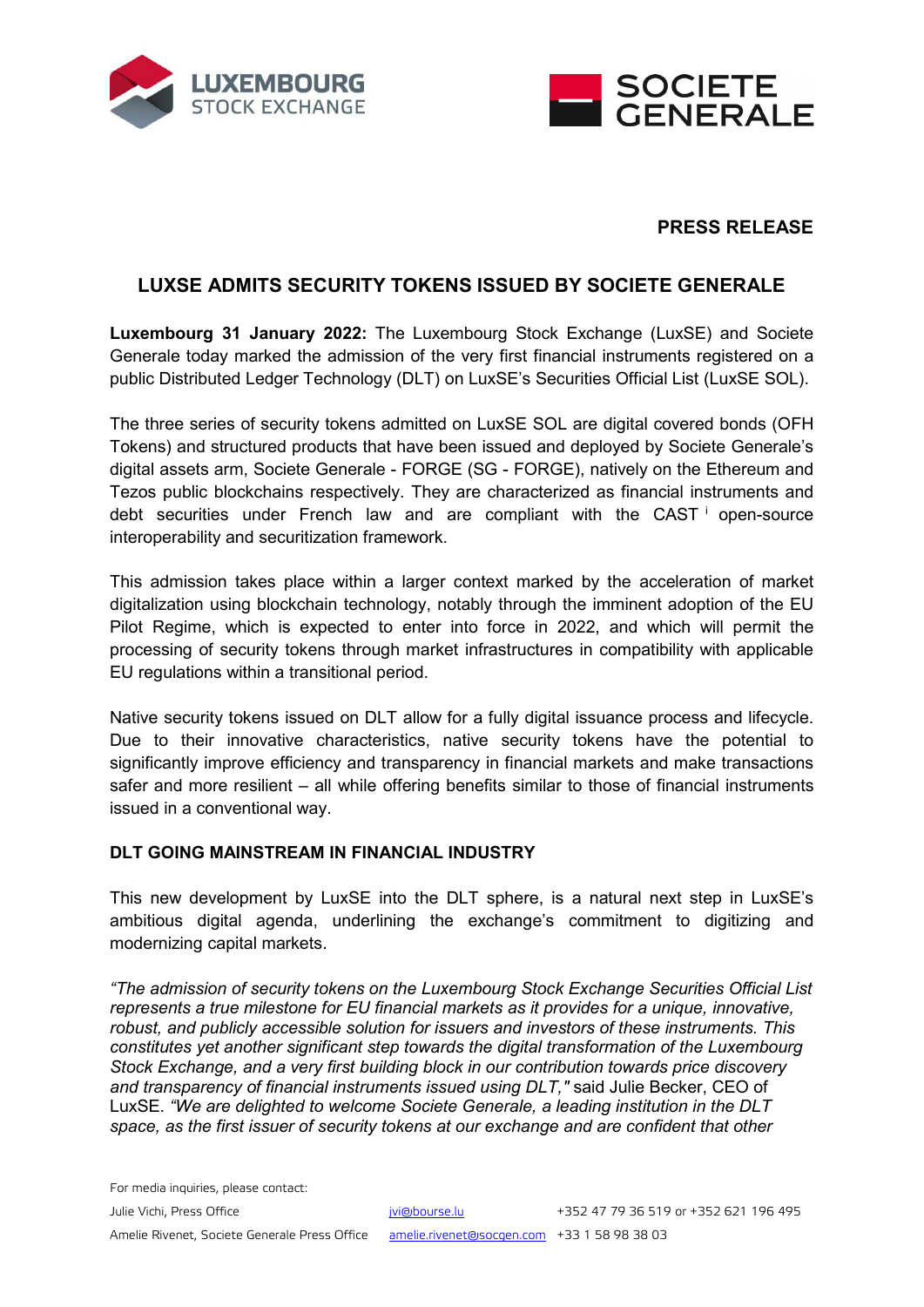



*issuers will follow suit as more and more market participants capitalize on this disruptive technology."*

To clarify the eligibility criteria and guide issuers of security tokens through the admission process, LuxSE today published [Guidelines for the registration of DLT financial instruments](https://www.bourse.lu/admitting-security-tokens-on-sol)  [onto SOL.](https://www.bourse.lu/admitting-security-tokens-on-sol) To be considered for admission on LuxSE SOL, security tokens will need to respect these guidelines as well as the LuxSE SOL Rulebook.

## **A PIONEER IN THE FIELD**

Societe Generale is a pioneer in the DLT space, with innovation sitting at the heart of the group's strategic priorities. Since April 2019, Societe Generale and its subsidiary SG - FORGE, dedicated to digital assets, structured several native security tokens issuances deployed on DLT for their clients. The last in time being the European Investment Bank's (EIB) 100m€ digital bond issued in 2021.

Arnaud Jacquemin, CEO of Societe Generale Luxembourg and member of the Societe Generale group Management Committee, commented: "*Leveraging on the differentiating expertise of the SG - FORGE teams, our intimate knowledge of the Luxembourg capital market environment and our close relationship with LuxSE, this first-ever listing shows our institutions' capacity to step-by-step implement a truly innovative technology, thus helping build tomorrow's global capital market distribution approach and infrastructure*".

## **FACILITATING INDICATIVE PRICE DISSEMINATION AND DATA**

Given the complex nature of security tokens, in the initial phase, LuxSE's new service will only be available to experienced issuers and applicants with a proven track record in capital markets transactions. Moreover, only financial instruments, and more specifically debt securities, can be admitted on LuxSE SOL at this stage.

As is the case for other securities registered on LuxSE SOL, security tokens will not be admitted to trading on LuxSE's markets. However, the registration of DLT securities on LuxSE SOL will provide enhanced visibility to security tokens and their issuers, and furthermore facilitate the dissemination of indicative prices and securities data on this new form of financial instruments.

For more information about the admission of security tokens on LuxSE SOL, please visit <https://www.bourse.lu/admitting-security-tokens-on-sol>